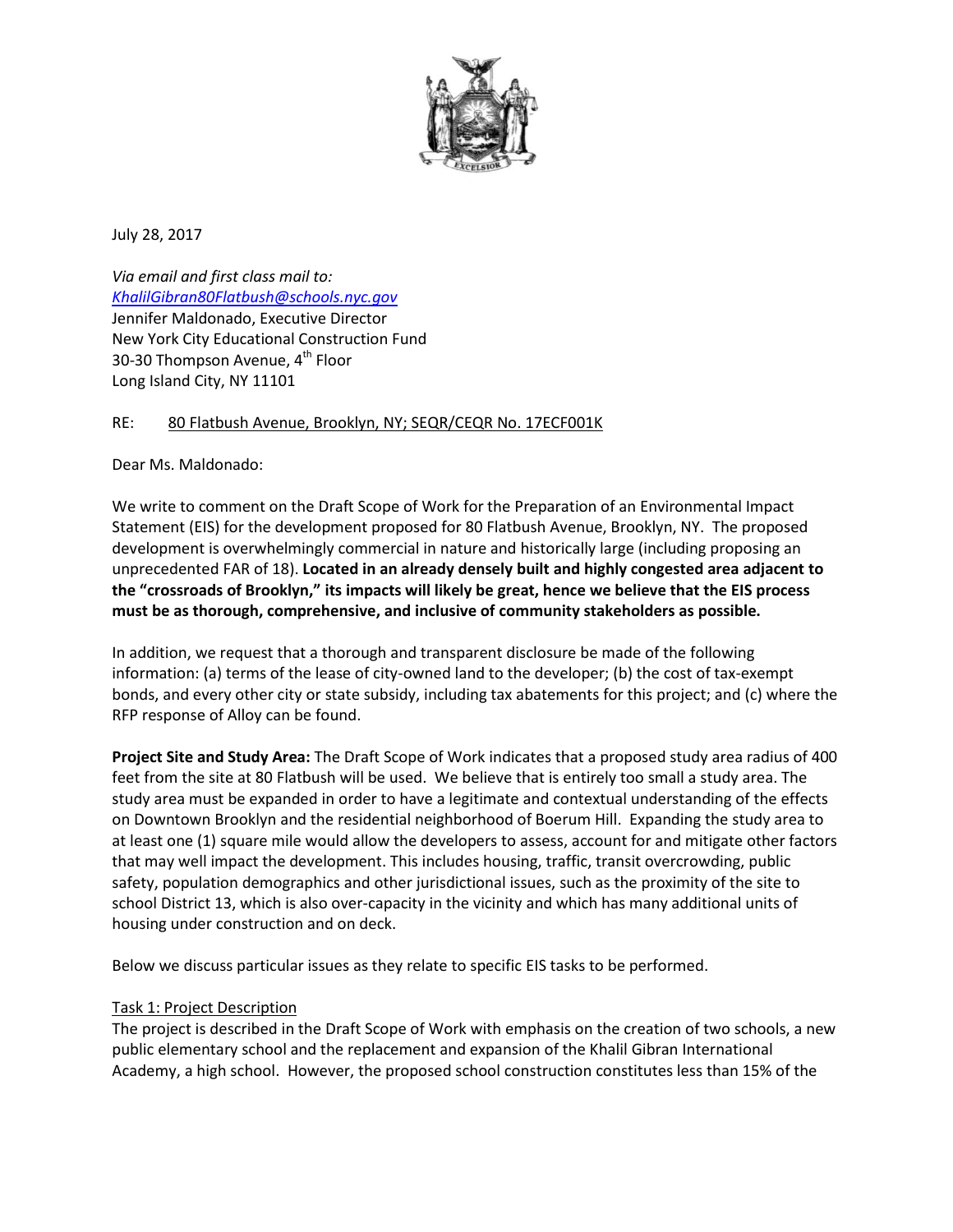proposed development. Thus, it is far more appropriate to characterize this as a mixed-use, commercial and residential development with a small element of educational space as such.

No one doubts that the Khalil Gibran International Academy is in desperate need of renovation and that a new primary school is needed to accommodate the already burgeoning population in the area; however, with the additional housing proposed at this site, the current overcrowding in classrooms will continue to be an issue, so much so that the net result would be negative and thus the claimed public benefit is illusory.

### Task 2: Land Use, Zoning, and Public Policy

As noted above, the study area should be expanded to a radius of 1 square mile. 400 feet is simply myopic for the site and the density proposed. Land use trends must be evaluated in their historical context, including historical buildings on Fulton Street, and the historically and architecturally significant neighborhoods of Boerum Hill and Ft. Greene.

The development of Hoyt-Schermerhorn must be included in the assessment of neighborhood and community plans.

We pause to note that while we anticipate that the EIS will assert consistency with current public policies to increase availability of housing stock as justification for the enormity of the project, we are concerned that New York City will not be able to build its way out of a housing crisis with luxury projects that include a small number of subsidized units themselves priced at rents higher than neighborhood median incomes can afford. Our experience in Brooklyn is that such projects only increase pressure on rents, displacing people who can't even qualify to enter lotteries for the new, supposedly "affordable" housing. There is nothing about the proposed project at 80 Flatbush that alters our concerns in this regard.

**Moreover, we are concerned that the proposed FAR of 18 is far too great for the area.** It is, in fact, unprecedented and our many years of experience with development in and around Downtown Brooklyn tell us that our fears regarding an FAR of 18 are not misplaced. Current zoning, as cited in the Draft Scope would permit a building of 330 feet including bulkheads. The proposed development would include two towers, one of which would be 960 feet tall, more than 400 feet taller that the Williamsburg Bank building at One Hanson Place and even dwarfing other new towers in the area. We are extremely concerned that 960 feet will become the new normal, and we do not believe that is in the best interest of the communities we represent. Nor do we see any effort to justify this height as economically sound and request that it be thoroughly analyzed and evidence submitted to support the economics of such height.

Moreover, the proponent seeks exceptions to the current setback requirements. These setbacks exist so as to provide light and a feel of less density and greater community on the ground. We do not see a rationale for this exception in the Draft Scope and request that the EIS thoroughly analyze this and produce evidence to support the request.

### Task 3: Socioeconomic Conditions

There is cause to be concerned that the proposed housing units will attract a new population with a higher income than surrounding neighborhoods, such as Downtown Brooklyn. Phase I includes studio and one-bedroom apartments, in one of the two luxury towers. The affordable housing units will not be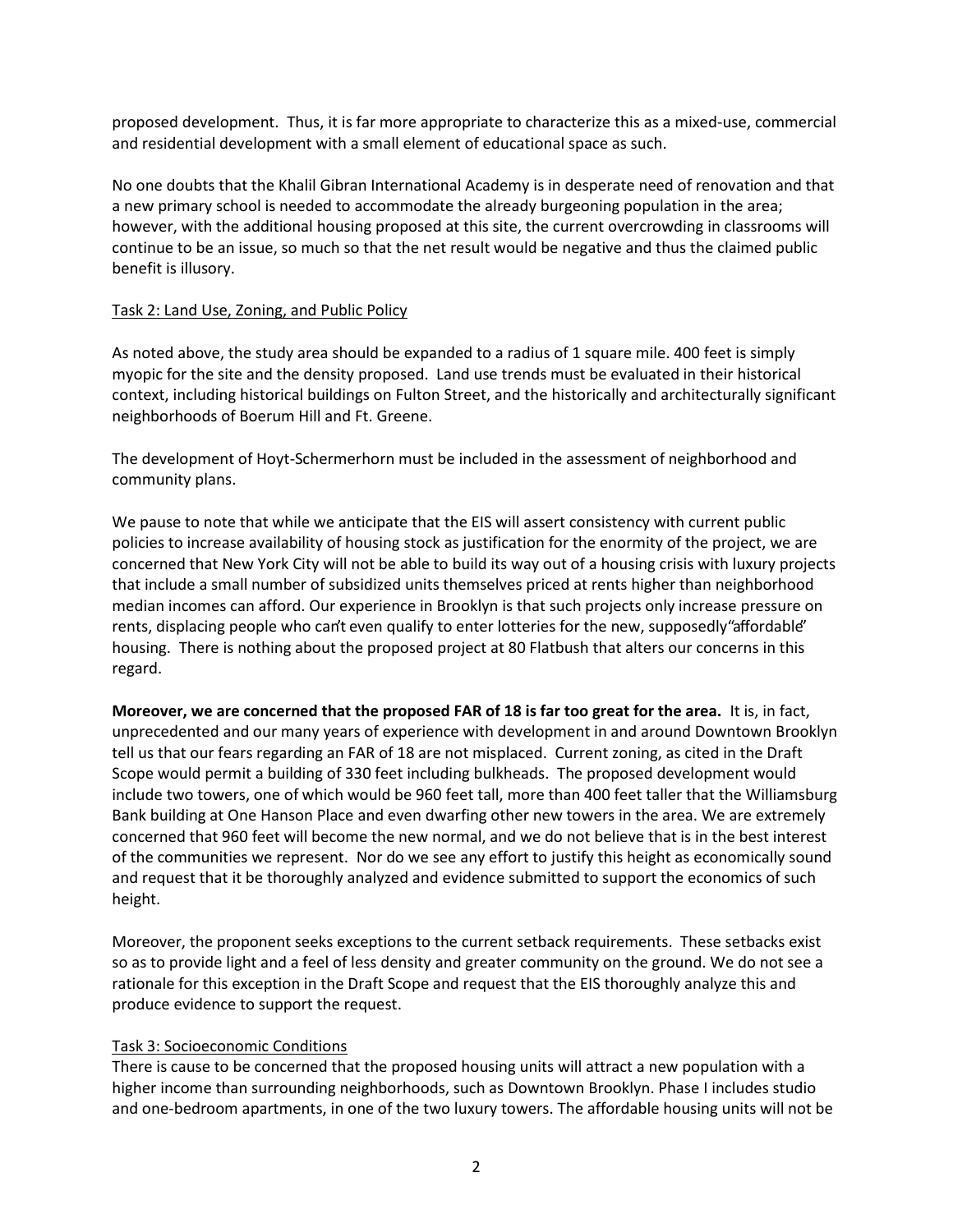included in this phase. **We are concerned that the proposed building will further displace the African American community in the area, which has already suffered significant displacement. We would like this thoroughly analyzed as well as the effect on the market value of the housing on the 400 and 500 blocks of State Street, whose homes would be directly impacted by the construction of such tall towers.**

## Task 4: Community Facilities and Services

Conducting construction for a new school directly next to the current Khalil Gibran High School building could be tremendously distracting for the students throughout the school year. While this outdated building should no longer be used for this school, and the construction of a new one is of the utmost importance and needed urgently, significant thought and attention should be given to how and when construction should take place. School holidays and vacation periods should be maximized for construction periods to reduce the disturbance that nearby construction will undoubtedly have on the students at the high school.

**We are extremely concerned about the issue of school overcrowding in this area.** While the Draft Scope cites to statistics for District 15, the site is virtually surrounded by District 13 which has school overcrowding issues as well. The rapid pace of residential development in and around Downtown Brooklyn has only exacerbated this problem with no relief in sight. Each attempt to build school space into a massive residential development furthers the area's shortage of school seats. The instant proposal is no different. It proposes to add 922 new residential units, which will add an estimated 510 new public school students using the Department of Education's own formula. The 370 new school seats that 80 Flatbush is offering leaves a net negative of 140 school seats in an area where residents are facing overcrowding in their public schools already. It appears that at least 140 additional school seats are required to support the students projected from 80 Flatbush alone. This does nothing to address the current shortage, but would leave hundreds more students high and dry.

We request that the EIS analyze the area construction over the next five years (as mentioned in Task 2 of the Draft Scope of Work) in this regard. There are 4,000 new units of housing under or near construction in the area and another 2,000 in the pipeline. A thorough and dispassionate analysis is needed and will help gauge the number of school seats that are actually needed and could potentially modify the plans for the two schools.

We also ask that the effects of the proposed project on the firehouse on State Street, Engine 226, be analyzed as well.

### Task 5: Open Space

Boerum Hill in particular has no parks and is in desperate need of additional green space. This is according to the City's own metrics. We believe that there will be direct effects on open space as the number of people in need of such space, and in particular, active green space, will increase dramatically and this lack of open space must be analyzed.

# Task 6: Shadows

It is important that shadow studies be considered for the new towers that are being built. The towers that have been proposed are much taller than any other tower in Downtown Brooklyn and would significantly change the landscape of the area. Moreover, these towers would be next to 4-story residential buildings and entirely shift their surrounding views. The sheer height of the proposed towers separates it from the rest of the Brooklyn skyline. In addition, reflections from the proposed glass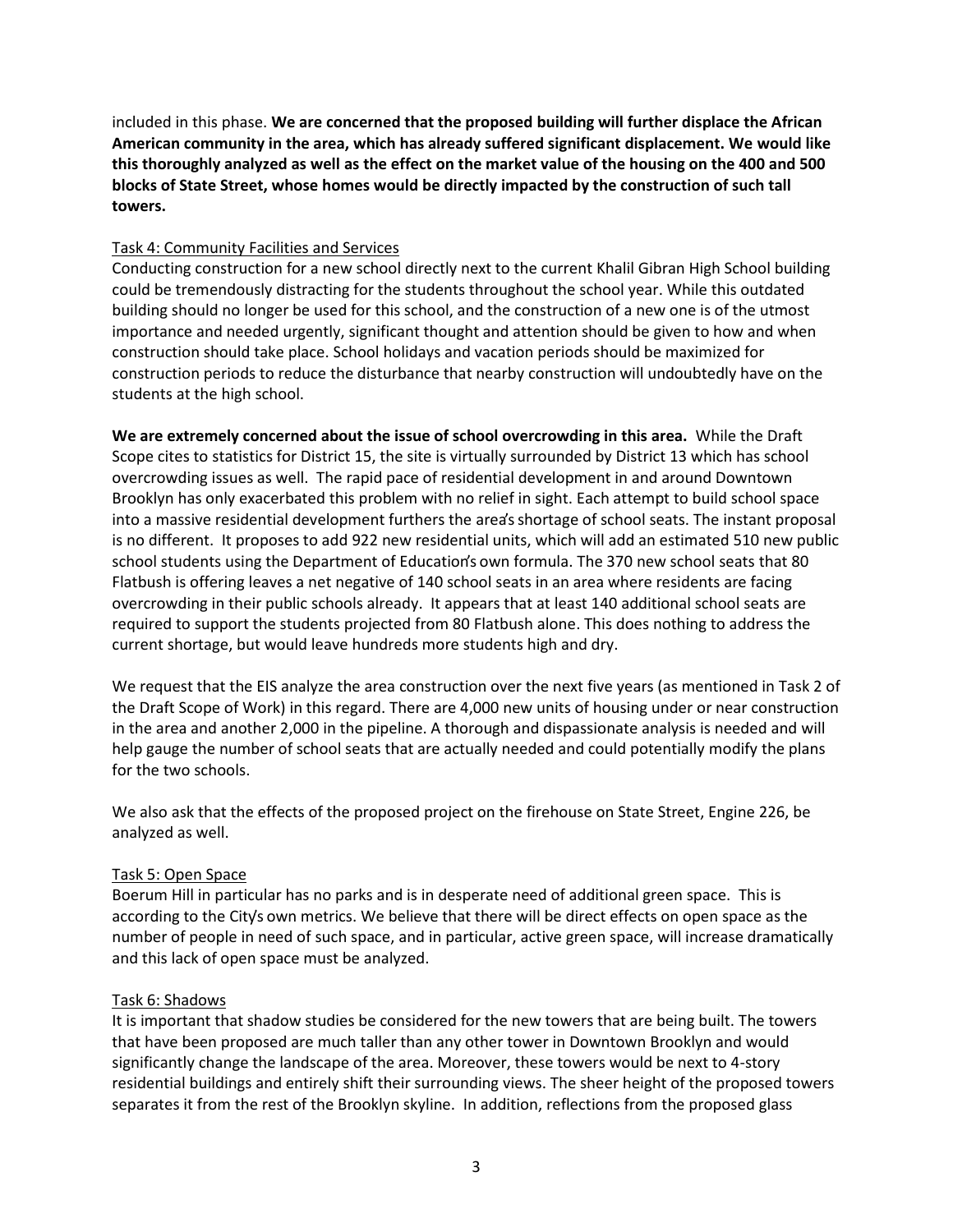towers must be evaluated. We are also concerned about wind patterns as the area is increasingly windy as a result of the many tall buildings that have been constructed in the area.

## Task 7: Historic and Cultural Resources

Again, the best way to evaluate how the surrounding area is affected by the new development is to expand the study area. The current study area of 400 feet is far too small. Boerum Hill, a New York City historic district with many buildings on the national and state registries of historic places is the neighborhood within which the proponent seeks to build. It is comprised of many 4-story brownstones that are wildly dissimilar to the 80 Flatbush proposal. In order to truly understand the potential adverse effects of the development, the study area should be expanded as indicated above.

## Task 8: Urban Design and Visual Resources

We reiterate here our serious concerns regarding the proposal for an 18 FAR, as well as the requests for the elimination of required setbacks to the towers. As is indicated in the current proposal, the residential towers will be the tallest buildings thus far in the Downtown Brooklyn area (the buildings are not in Downtown Brooklyn, but in Boerum Hill), and would obliterate the views of some of the already existing icons of the Brooklyn skyline. The Williamsburg Savings Bank Tower, or 1 Hanson Place, is a focal point of Downtown Brooklyn. It is a beautiful and historic piece of architecture that has become personally significant not only with its inhabitants, but with many visitors to Brooklyn. Current residents at 1 Hanson Place are concerned that their beautiful tower that they fastidiously maintain will be blocked completely from sight. The view of this building should be considered when finalizing the height and design of the new towers so as not to detract from the Brooklyn skyline as it exists now, but rather enhance it and create a sense of cohesion within the context of the area.

# Task 9: Environmental Materials

The students at Khalil Gibran High School will remain in their current building as construction on the two new schools takes place. The noise level is already a concern, but the use of hazardous materials can also negatively affect the students. We believe that the proponent understands and will be exceedingly careful in the analysis of hazardous materials at the site.

# Task 10: Water and Infrastructure

Water and infrastructure must be considered in the context of an additional 4,000 to 6,000 new residential units. The area is uphill from the infamous Gowanus Canal superfund site. Water run-off and storm water retention issues must be thoroughly analyzed.

# Task 11: Transportation

Scoping should also include subway and car traffic trends, not solely at peak periods but at all times of day and night, to understand congestion impacts. Traffic at the crossroads of Brooklyn is such that the traditional peak/off-peak analysis fails. Traffic is congested throughout the day. Additionally, an analysis of each intersection near the development site should be conducted to understand possible safety issues. The proposed schools will require students to cross Flatbush Avenue at particularly dangerous intersections. The advent of new housing and thousands of people commuting to school and work will generate a significant increase in transit and crowding.

The Draft Scope mentions 18 intersections to be analyzed without identifying them. To the extent those 18 intersections will be an outgrowth of the TDF, the public must be noticed of those intersections before the EIS is conducted and have opportunity to comment on the intersections' dynamics and the proposed analysis.